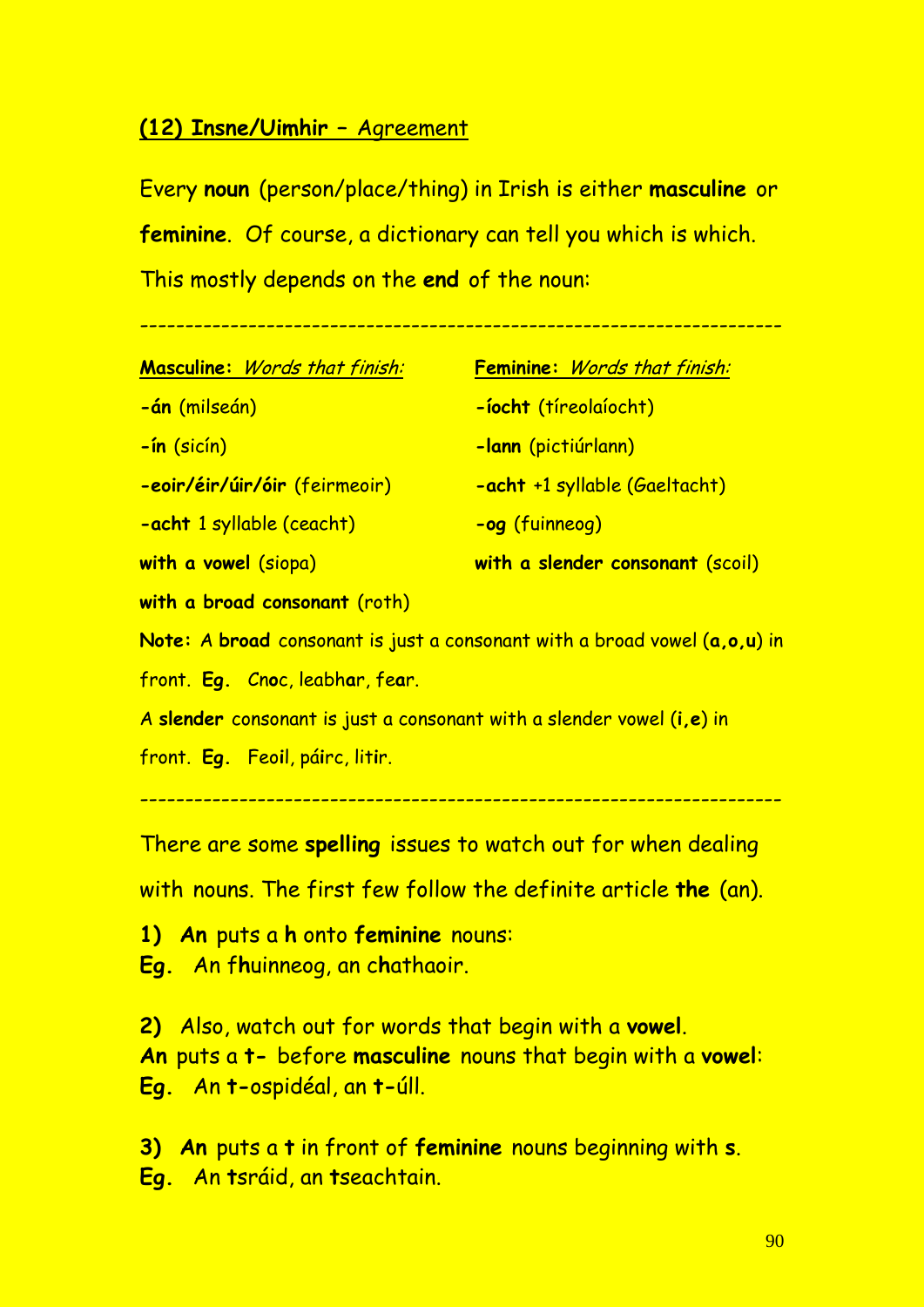## **Note:** Most **countries** and **languages** are **feminine**.

**Eg.** An F**h**rainc, an G**h**réig.

Most **careers** are **masculine**.

**Eg.** An búistéir, an **t-**aisteoir.

**4)** Also, adjectives (describing words) have to **agree** with the noun they are describing. ie. If the singular noun being described is **feminine**, we have to make the adjective **feminine** too, by adding a **h**.

**Eg.** An f**h**uinneog m**h**ór, an c**h**athaoir g**h**orm.

If you do French you'll know **agreement** works the same way.

## **Ceacht 1:**

Decide if the following nouns are **masculine** or **feminine**. Rewrite each noun with the article **an** (the) in front – **Eg.** An G**h**aeilge (fem), An mála (masc).

| An Ghaeilge F.         | An Litríocht F. | An Leabhar M.        |
|------------------------|-----------------|----------------------|
| <u>An tSíocháin F.</u> | An Fearg M.     | An Múinteoir M.      |
| An t-Uaigneas M.       | An Liathróid F. | An Bhainis F.        |
| An Baile M.            | An Pointe M.    | An Coinín M.         |
| An Sagart M.           | An Obair F.     | <u>An Milleán M.</u> |
| An t-osna M.           | An Rang M.      | An Fuacht M.         |
| An Béarla M.           | An Ríomhaire M. | An Chumhacht F.      |
| An Chlann F.           | An Sliabh M.    | An Chearnóg F.       |
| <u>An Loch M.</u>      | An Abairt F.    | An Peileadóir M.     |
| An Rinceoir M.         | An Scéal M.     | An t-áthas M.        |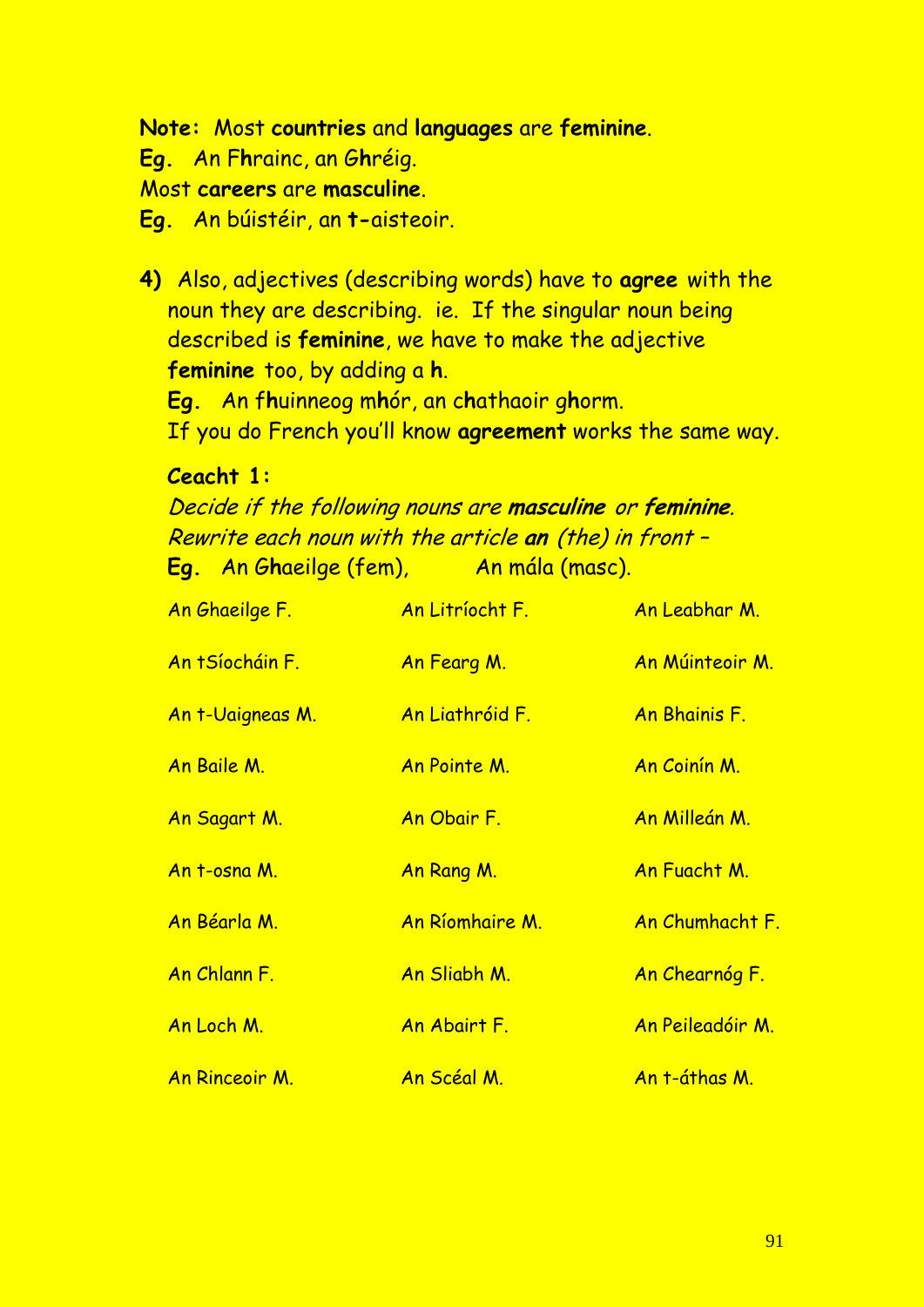### **Ceacht 2:**

Now do the same, but with the adjectives provided -Eg. carr/gorm = An carr gorm bróg/donn = An bhróg dhonn

- 1) balla/fada = an balla fada
- 2) hata/mór = an hata mór
- 3) mála/dubh = an mála dubh
- 4) gruaig/fionn = an ghruaig fhionn
- 5) fear/cliste = an fear cliste
- 6) seomra/beag = an seomra beag
- 7) máthair/cineálta = an mháthair chineálta
- 8) múinteoir/crosta = an múinteoir cliste
- 9) dochtúir/díograiseach = an dochtúir cneasta
- 10) trácht/trom = an trácht trom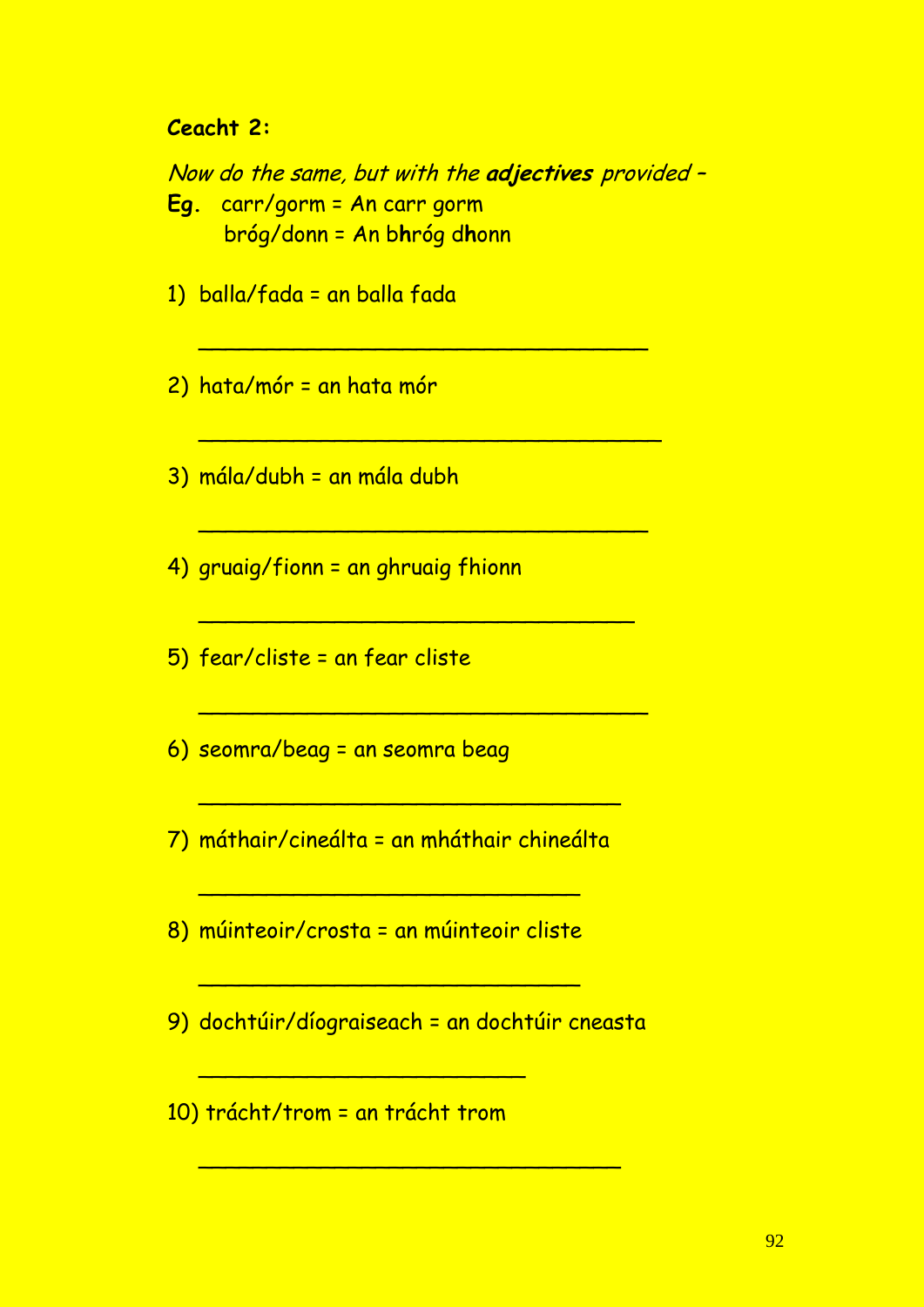11)  $focal/garbh = an focal garbh$ 

12) ócáid/tábhachtach = an ócáid thábhachtach

13) scéal/suimiúil = an scéal suimiúil

14) paidir/deas = an phaidir dheas

15) guth/ciúin = an guth ciúin

16) gunna/dáinséarach = an gunna dáinséarach

17) moill/millteanach = an mhoill mhillteanach

18) cuisneoir/bán = an cuisneoir bán

19) rang/múinte = an rang múinte

20) tolg/dearg = an tolg dearg

Agreement also needs dealt with in plurals as well. If the noun being described is plural, we have to make the adjective plural too, usually by adding an a. Eg. Súile glasa. <u>Siopaí móra.</u>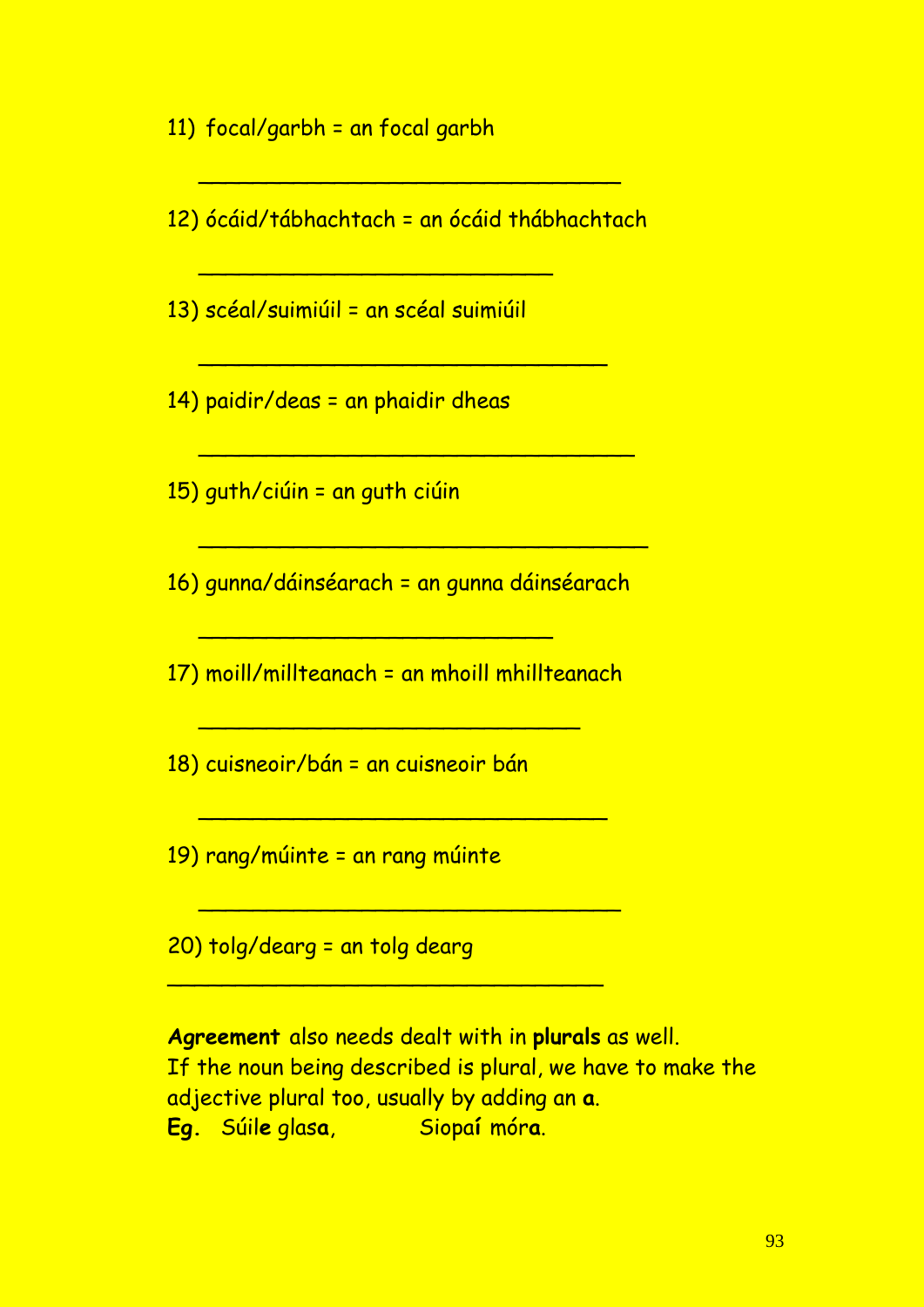**Note:** Only add **a** to adjectives ending in a **broad** consonant. Nouns ending in a **slender** consonant are handled differently

--------------------------------------------------------------------

For nouns that end in a **slender l**, drop the **last** vowel so it ends in a **broad** consonant, then go ahead and add the **a**.

**Eg.** scéalta/suimiú**i**l = scéalta suimi**úla** siopaí/áitiú**i**l = siopaí áiti**úla**

For nouns ending in other **slender** consonants**,** add **e** instead

**Eg.** torthaí/mai**th** = torthaí maith**e** focail/séi**mh** = focail séimh**e**

-------------------------------------------------------------------

### **Ceacht 3:**

Write out the following **plural** descriptions - **Eg.** daoine/cairdiúil = daoine cairdi**úla**

\_\_\_\_\_\_\_\_\_\_\_\_\_\_\_\_\_\_\_\_\_\_\_\_\_\_\_\_\_\_\_

\_\_\_\_\_\_\_\_\_\_\_\_\_\_\_\_\_\_\_\_\_\_\_\_\_\_\_\_\_\_\_\_

1) bóithre/cúng = bóithre cúnga

2) páistí/ciúin = páistí ciúine

3) leabhair/suimiúil = leabhair suimiúla

4) oícheanta/maith = oícheanta maithe

\_\_\_\_\_\_\_\_\_\_\_\_\_\_\_\_\_\_\_\_\_\_\_\_\_\_\_\_

\_\_\_\_\_\_\_\_\_\_\_\_\_\_\_\_\_\_\_\_\_\_\_\_\_\_\_\_\_

\_\_\_\_\_\_\_\_\_\_\_\_\_\_\_\_\_\_\_\_\_\_\_\_\_\_\_\_\_\_\_\_\_

\_\_\_\_\_\_\_\_\_\_\_\_\_\_\_\_\_\_\_\_\_\_\_\_\_\_\_\_\_\_\_\_

- 5) pinn/dearg = pinn dearga
- 6) filí/éirimiúil = filí éirimiúla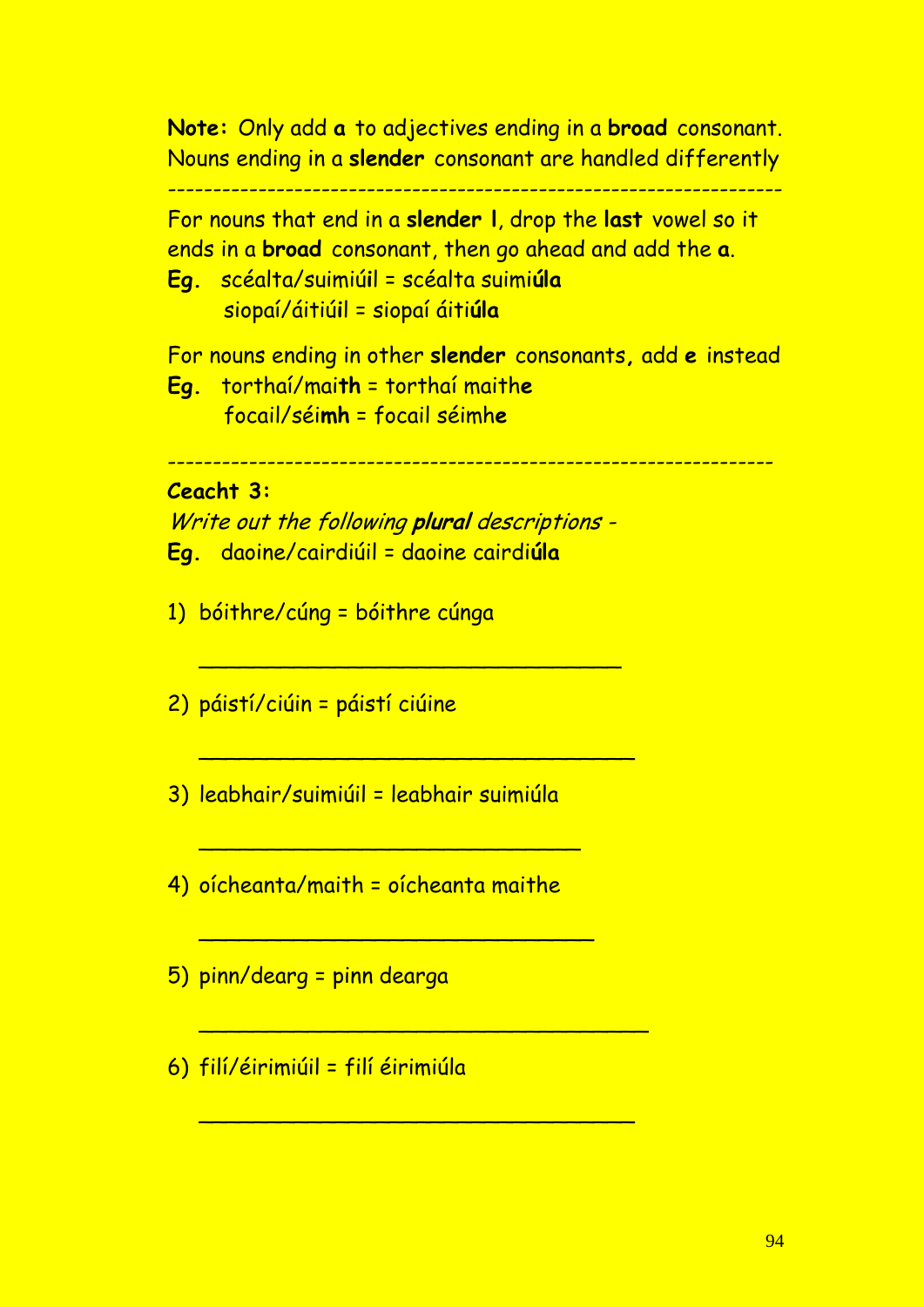7) ainmhithe/bagrach = ainmhithe bagracha

\_\_\_\_\_\_\_\_\_\_\_\_\_\_\_\_\_\_\_\_\_\_\_\_\_\_\_

- 8) dioscónna/áitiúil = dioscónna áitiúla
- 9) déagóirí/glic = déagóirí glice

10) cúrsaí/tábhachtach = cúrsaí tábhachtacha

\_\_\_\_\_\_\_\_\_\_\_\_\_\_\_\_\_\_\_\_\_\_\_\_\_\_

\_\_\_\_\_\_\_\_\_\_\_\_\_\_\_\_\_\_\_\_\_\_\_\_\_\_\_\_\_\_\_

\_\_\_\_\_\_\_\_\_\_\_\_\_\_\_\_\_\_\_\_\_\_\_\_\_\_\_\_\_

Let's put the 2 together – Agreement in gender **and** number.

#### **Ceacht 4:**

Scríobh amach as Gaeilge –

- **Eg.** cearnóg/deas = **An** c**h**earnóg d**h**eas scoileanna/millteanach = **Na** scoileanna millteanach**a**
- 1) spéir/gorm = an spéir ghorm
- 2) léinte/bán = na léinte bána
- 3) litreacha/fadalach = na litreacha fadalacha

\_\_\_\_\_\_\_\_\_\_\_\_\_\_\_\_\_\_\_\_\_\_\_\_\_\_\_

\_\_\_\_\_\_\_\_\_\_\_\_\_\_\_\_\_\_\_\_\_\_\_\_\_\_\_\_\_\_\_\_

\_\_\_\_\_\_\_\_\_\_\_\_\_\_\_\_\_\_\_\_\_\_\_\_\_\_\_\_\_\_\_\_\_

- 4) tithe/mór = na tithe móra
- 5) cathair/gnóthach = an chathair ghnóthach

\_\_\_\_\_\_\_\_\_\_\_\_\_\_\_\_\_\_\_\_\_\_\_\_\_\_\_\_

\_\_\_\_\_\_\_\_\_\_\_\_\_\_\_\_\_\_\_\_\_\_\_\_\_\_\_\_\_

\_\_\_\_\_\_\_\_\_\_\_\_\_\_\_\_\_\_\_\_\_\_\_\_\_\_\_\_\_\_\_\_\_

6) páirceanna/glas = na páirceanna glasa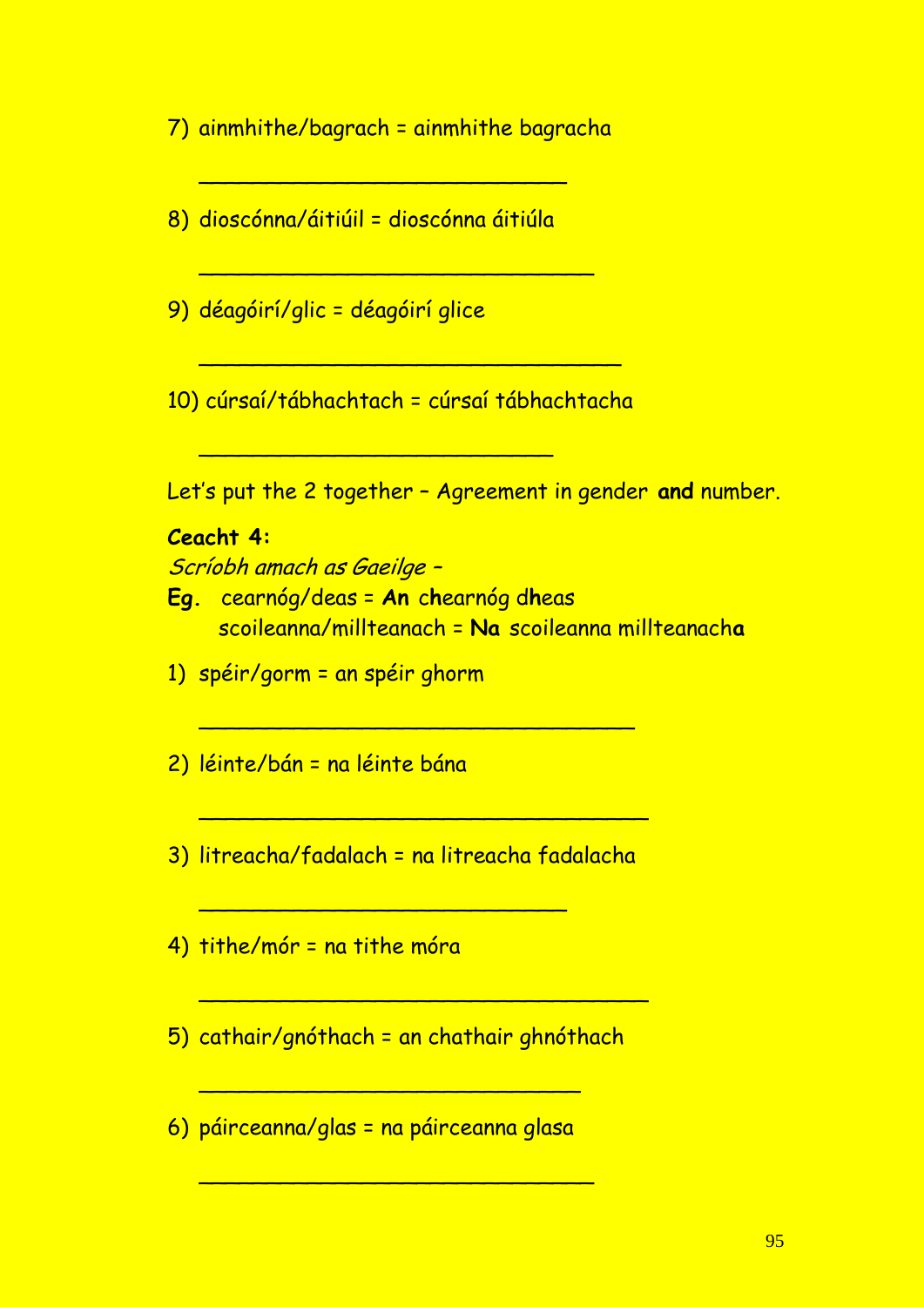7) bean/cineálta = an bhean chineálta

8) radharcanna/deas = na radharcanna deasa

\_\_\_\_\_\_\_\_\_\_\_\_\_\_\_\_\_\_\_\_\_\_\_\_\_\_\_

\_\_\_\_\_\_\_\_\_\_\_\_\_\_\_\_\_\_\_\_\_\_\_\_\_\_\_\_\_\_

9) bábóga/beag = na bábóga beaga

10) áis/tábhachtach = na háiseanna tábhachtacha

\_\_\_\_\_\_\_\_\_\_\_\_\_\_\_\_\_\_\_\_\_\_\_\_\_\_\_\_\_\_\_\_\_

\_\_\_\_\_\_\_\_\_\_\_\_\_\_\_\_\_\_\_\_\_\_\_\_\_\_\_\_\_\_\_\_\_

\_\_\_\_\_\_\_\_\_\_\_\_\_\_\_\_\_\_\_\_\_\_\_\_\_\_\_\_\_\_\_

\_\_\_\_\_\_\_\_\_\_\_\_\_\_\_\_\_\_\_\_\_\_\_\_\_\_\_\_

11) málaí/trom = na málaí troma

12) amharclanna/suntasach = na hamharclanna suntasacha

13) grian/geal = an ghrian gheal

\_\_\_\_\_\_\_\_\_\_\_\_\_\_\_\_\_\_\_\_\_\_\_

14) athair/freagrach = an t-athair freagrach

\_\_\_\_\_\_\_\_\_\_\_\_\_\_\_\_\_\_\_\_\_\_\_\_\_\_\_

15) feoil blasta = an fheoil bhlasta

16) ceisteanna/suimiúil = na ceisteanna suimiúla

\_\_\_\_\_\_\_\_\_\_\_\_\_\_\_\_\_\_\_\_\_\_\_\_\_\_\_\_\_\_\_\_

17) fuinneog/glan = an fhuinneog ghlan

\_\_\_\_\_\_\_\_\_\_\_\_\_\_\_\_\_\_\_\_\_\_\_\_\_\_

18) aislingí/polaitiúil = na haislingí polaitiúla

\_\_\_\_\_\_\_\_\_\_\_\_\_\_\_\_\_\_\_\_\_\_\_\_\_\_\_\_

\_\_\_\_\_\_\_\_\_\_\_\_\_\_\_\_\_\_\_\_\_\_\_\_\_\_\_\_\_\_